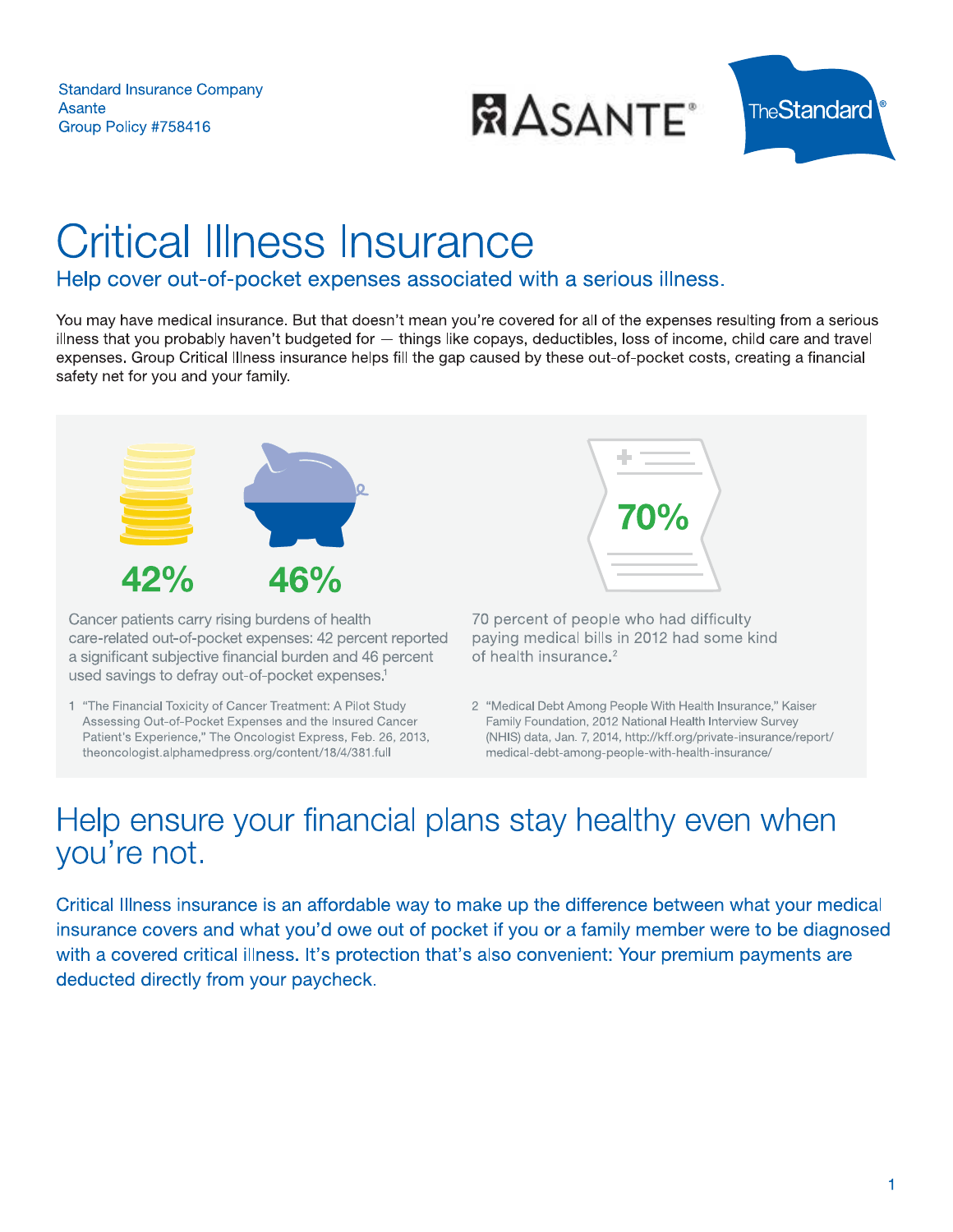# An Extra Layer of Protection

Critical Illness insurance can make a big difference in your ability to pay out-ofpocket expenses associated with a serious illness. It pays a lump-sum benefit directly to you upon diagnosis of a covered illness, regardless of your treatment costs or what's covered by your medical insurance. Elect coverage in an amount of your choosing: \$15,000 or \$30,000.\*

### With Critical Illness insurance, you can:

- Update your coverage as needed. As your life circumstances change, increase or decrease your coverage during Asante's Annual Open Enrollment period.
- Take it with you. If you leave your job, you can take your coverage with you.
- Pick and choose how to spend your benefit. Spend your lump-sum benefit however you want.
- Protect your loved ones. Cover your spouse up to \$15,000, as long as it's not more than your benefit amount. Your kids are automatically covered at 50 percent of the amount elected for yourself for the same critical illnesses that you are. Kids are also covered for 21 additional childhood diseases, including cystic fibrosis, Down syndrome, muscular dystrophy, spina bifida and cerebral palsy.
- Receive a benefit for taking care of your health. You and your covered loved ones receive a Health Maintenance Screening benefit of \$75 once per calendar year when visiting the doctor for a covered wellness exam, such as a cholesterol screening (part of a lipid panel) or mammogram routine preventive visits that typically cost you nothing under your medical insurance.
- Receive additional benefits. If you are diagnosed with a covered illness again after a treatment-free period of 12 months, you will receive 25 percent of the original benefit amount. If you are diagnosed with a different and subsequent covered illness at least 90 days after the diagnosis of the first critical illness, you will receive an additional Critical Illness insurance benefit.

Chances are good that a family member, friend or colleague of yours has endured a critical illness. You may have even seen that person struggle to pay the bills. Think of Critical Illness insurance as financial peace of mind, so you don't have to choose between paying for medical bills and helping send your daughter to the college of her dreams.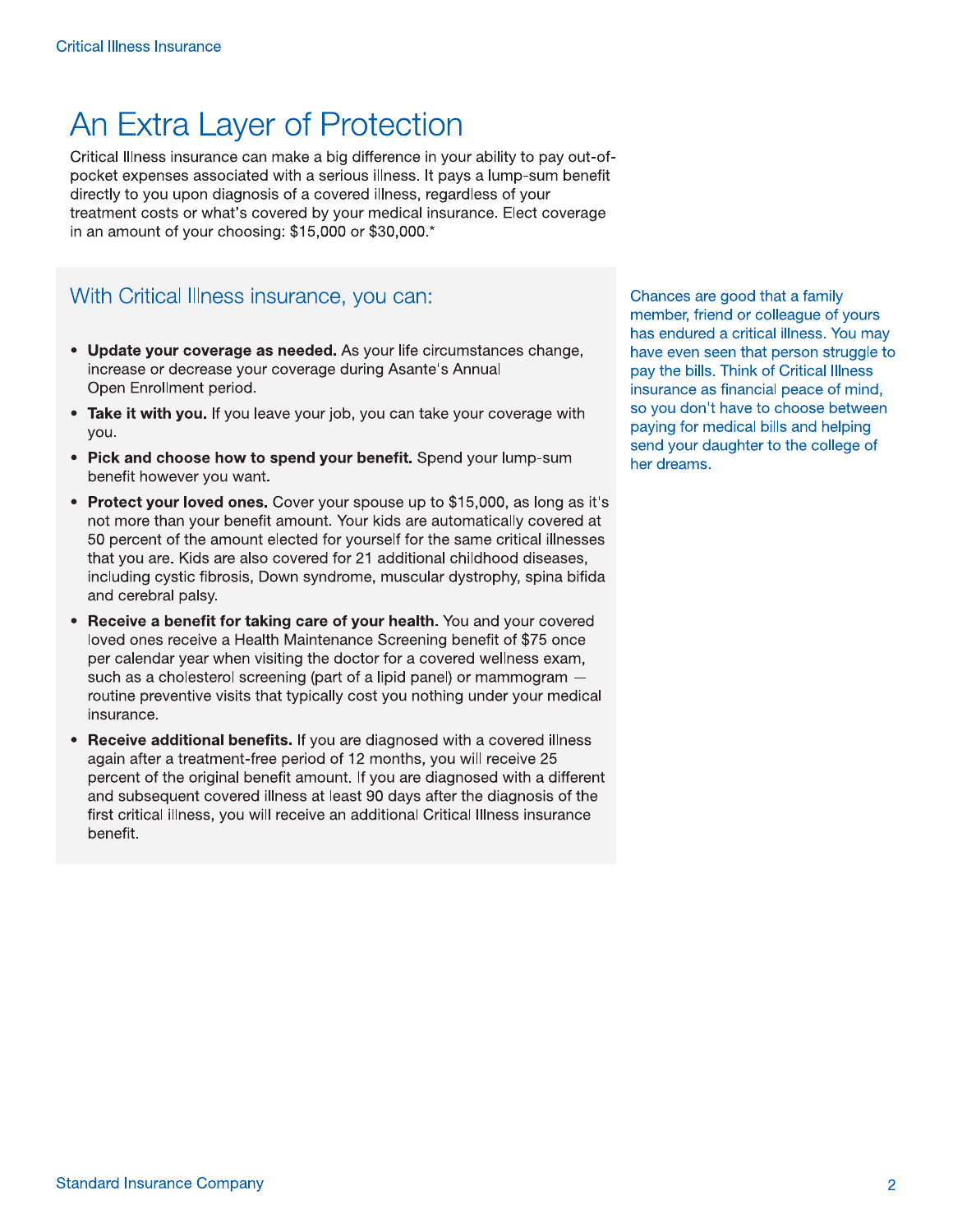# Here's how it works:

John has \$15,000 of Critical Illness insurance coverage. He makes an appointment with his doctor after feeling off for the past few weeks. Diagnosis: cancer, with a good prognosis but a long road ahead. Within days of making a claim, John receives his Critical Illness insurance benefit paid directly to him. As John undergoes intensive treatment over the next few months, he can use the benefit for any purpose, including to pay for things that his medical insurance does not cover. Things like the deductible, copays, child care, certain medications, time away from work, alternative treatments and a special diet.

# **SAMPLE OUT-OF-POCKET EXPENSES**

| Medical insurance deductible\$1,300     |  |
|-----------------------------------------|--|
| Out-of-pocket expenses                  |  |
| over the course of six months\$5,000    |  |
|                                         |  |
| Alternative treatments and diets        |  |
| not covered by medical plan\$4,500      |  |
| TOTAL OUT-OF-POCKET EXPENSES\$15,300    |  |
| <b>CRITICAL ILLNESS BENEFIT\$15,000</b> |  |
| <b>OUT-OF-POCKET EXPENSES\$300</b>      |  |

Costs are hypothetical. Actual costs will vary by state, cancer type, stage at diagnosis, treatments received and personal factors.

Critical Illness insurance can make a big difference in your ability to pay out-ofpocket expenses associated with a serious illness that are not covered by medical insurance.

## **Covered Conditions**

#### Receive 100 percent of your coverage amount for:

- Heart attack
- Stroke
- Cancer
- End stage renal (kidney) failure
- Major organ failure

**Receive 25 percent of** your coverage amount for:

- Severe coronary artery disease with recommendation for bypass surgery
- Carcinoma in situ (cancer that has not metastasized)

Initial diagnosis and initial recommendation must occur after your coverage becomes effective.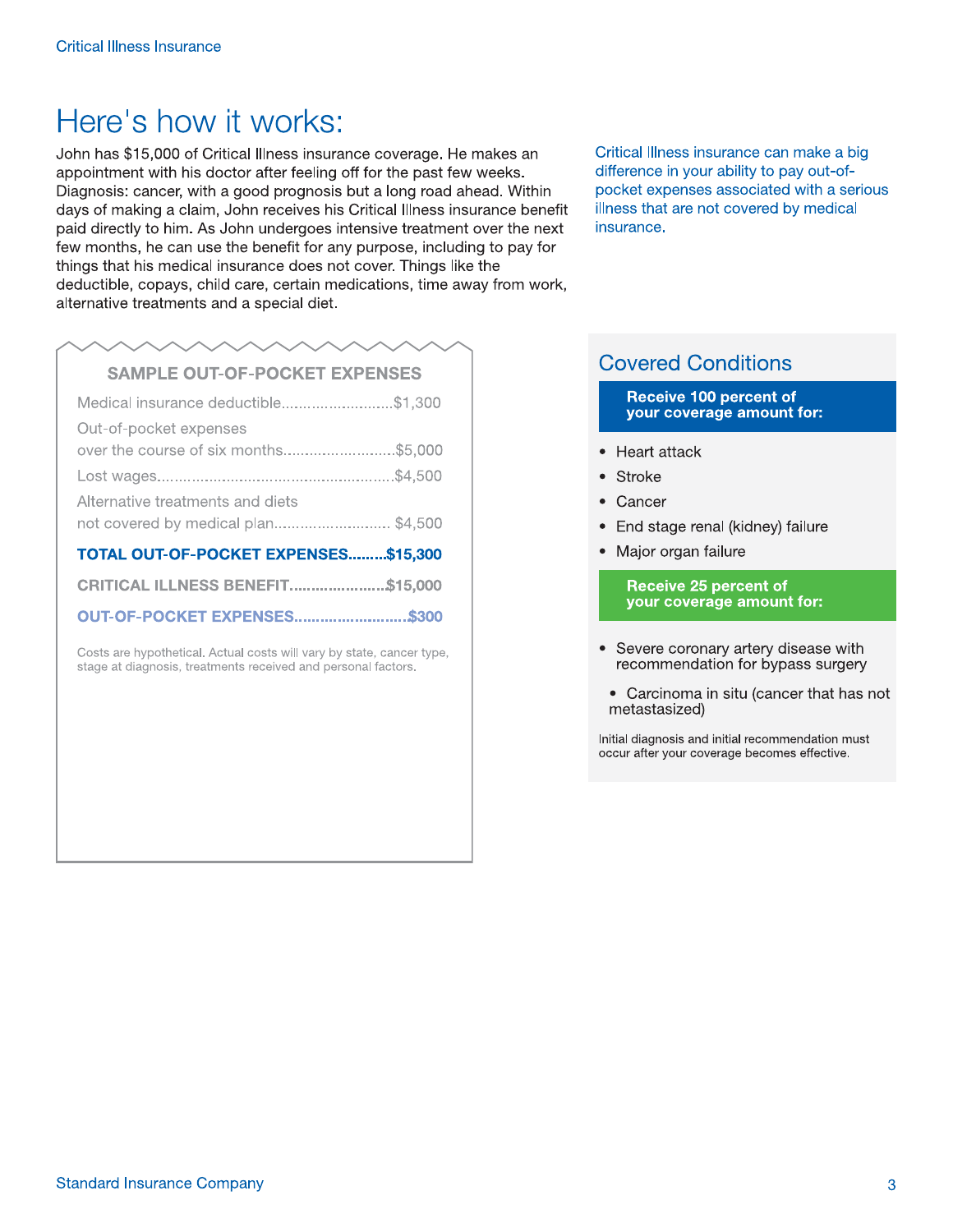# **Affordable Group Rates**

Because you'll be buying this insurance through Asante, you'll have access to affordable group rates. You'll also have the convenience of having your premium deducted directly from your paycheck.

| Coverage for                   | <b>Coverage Amount</b>                                                                          |
|--------------------------------|-------------------------------------------------------------------------------------------------|
| You                            | Flat amount of \$15,000 or<br>\$30,000                                                          |
| Your spouse                    | Flat amount of \$8,000 or<br>\$15,000, as long as it's not<br>more than your coverage<br>amount |
| Your child(ren) through age 25 | Automatically covered at 50%<br>of your coverage amount                                         |

See the Important Details section for more information, including requirements, exclusions, age reductions and definitions.

The monthly premiums you would pay for Critical Illness insurance benefits are based on your age for both you and your spouse and whether or not you use tobacco. The rates below are not combined rates for you and your spouse, rather they are the rates for each of you individually.

| <b>Non Tobacco Monthly Attained Age Premiums</b> |                 |           |           |         |         |
|--------------------------------------------------|-----------------|-----------|-----------|---------|---------|
| Coverage                                         | <b>Age Band</b> |           |           |         |         |
| Amount                                           | < 30            | $30 - 39$ | $40 - 49$ | 50-59   | 60-70   |
| \$8,000                                          | \$1.92          | \$3.04    | \$6.40    | \$12.56 | \$22.80 |
| \$15,000                                         | \$3.60          | \$5.70    | \$12.00   | \$23.55 | \$42.75 |
| \$30,000                                         | \$7.20          | \$11.40   | \$24.00   | \$47.10 | \$85.50 |
| <b>Tobacco Monthly Attained Age Premiums</b>     |                 |           |           |         |         |

| Coverage | <b>Age Band</b> |           |           |           |          |
|----------|-----------------|-----------|-----------|-----------|----------|
| Amount   | < 30            | $30 - 39$ | $40 - 49$ | $50 - 59$ | 60-70    |
| \$8,000  | \$2.00          | \$3.68    | \$9.28    | \$22.24   | \$46.64  |
| \$15,000 | \$3.75          | \$6.90    | \$17.40   | \$41.70   | \$87.45  |
| \$30,000 | \$7.50          | \$13.80   | \$34.80   | \$83.40   | \$174.90 |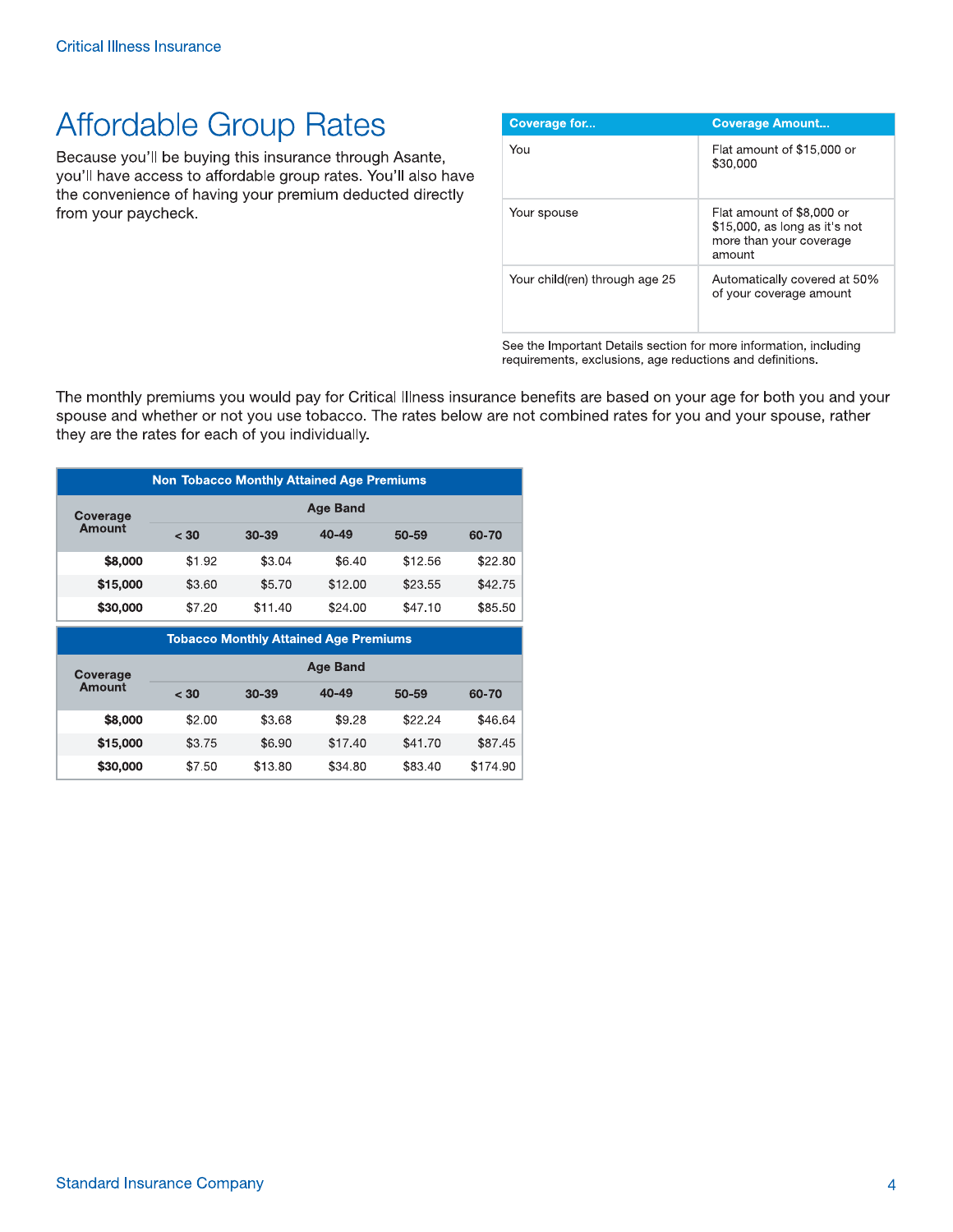# **Important Details** Here's where you'll find the nitty-gritty details about Critical Illness Insurance.

### **Continuation of Insurance**

You can continue your coverage through direct bill if your employment ends, the group policy terminates or your insurance ends because you no longer meet the eligibility requirements.

#### **Eligibility Requirements**

To be eligible for this coverage, you must be a regular employee of Asante, actively working in the United States at least 20 hours per week and a citizen or resident of the United States. Temporary and seasonal employees, fulltime members of the armed forces, leased employees and independent contractors are not eligible.

You can choose to cover your spouse, a person to whom you are legally married, your civil union partner or your domestic partner as recognized by law or by your employer's domestic partnership policy, if applicable. You can also cover your child(ren) from birth through age 25. Your child(ren) cannot be insured by more than one employee. Your spouse or child(ren) must not be full-time member(s) of the armed forces. You cannot be insured as both an individual and a dependent.

A minimum number of eligible employees must apply and qualify for the proposed plan before Critical Illness insurance coverage can become effective.

### **Your Effective Date**

You are eligible on the date you are hired. You must satisfy the eligibility requirements listed above, agree to pay premium and be actively at work (able to perform all normal duties of your job) on the day before the scheduled effective date of insurance.

If you are not actively at work on the day before the scheduled effective date of insurance, your insurance will not become effective until the day after you complete one full day of active work as an eligible employee.

Please contact your human resources representative or plan administrator for more information regarding the requirements that must be satisfied for your insurance to become effective.

#### **Annual Open Enrollment**

You may enroll for coverage for you and your spouse up to the maximum amount if you enroll within 31 days after becoming eligible. However, if you do not enroll during this period or want to increase your coverage up to the maximum amount, you may do so during your employer's annual open enrollment period.

### **Keep Your Current Coverage**

The monthly premiums you would pay for Critical Illness insurance benefits are based on your age for both you and your spouse and whether or not you use tobacco. The rates below are not combined rates for you and your spouse, rather they are the rates for each of you individually.

| <b>Non Tobacco Monthly Attained Age Premiums</b> |                 |  |
|--------------------------------------------------|-----------------|--|
| <b>Coverage Amount</b>                           | <b>Age Band</b> |  |
|                                                  | 71-79           |  |
| \$8,000                                          | \$44.88         |  |
| \$15,000                                         | \$84.15         |  |
| \$30,000                                         | \$168.30        |  |

| <b>Tobacco Monthly Attained Age Premiums</b> |                 |  |
|----------------------------------------------|-----------------|--|
| <b>Coverage Amount</b>                       | <b>Age Band</b> |  |
|                                              | 71-79           |  |
| \$8,000                                      | \$88.24         |  |
| \$15,000                                     | \$165.45        |  |
| \$30,000                                     | \$330.90        |  |

#### **Reoccurrence Benefit**

If you or your dependents receive a benefit for a covered critical illness and are later diagnosed with the same critical illness, a one-time reoccurrence benefit will be paid if you or your dependents have:

- Been continuously insured under the group policy between the initial and subsequent diagnosis or recommendation
- Served a 12-month treatment-free period in connection with the critical illness during which you or your dependents did not:
	- Consult a physician or other licensed medical professional
	- Receive medical treatment, services or advice
	- Undergo diagnostic procedures, including self-administered procedures
	- Take prescribed drugs or medications

#### **Exclusions**

Benefits are not payable if a critical illness is caused or contributed to by any of the following:

• War or any act of war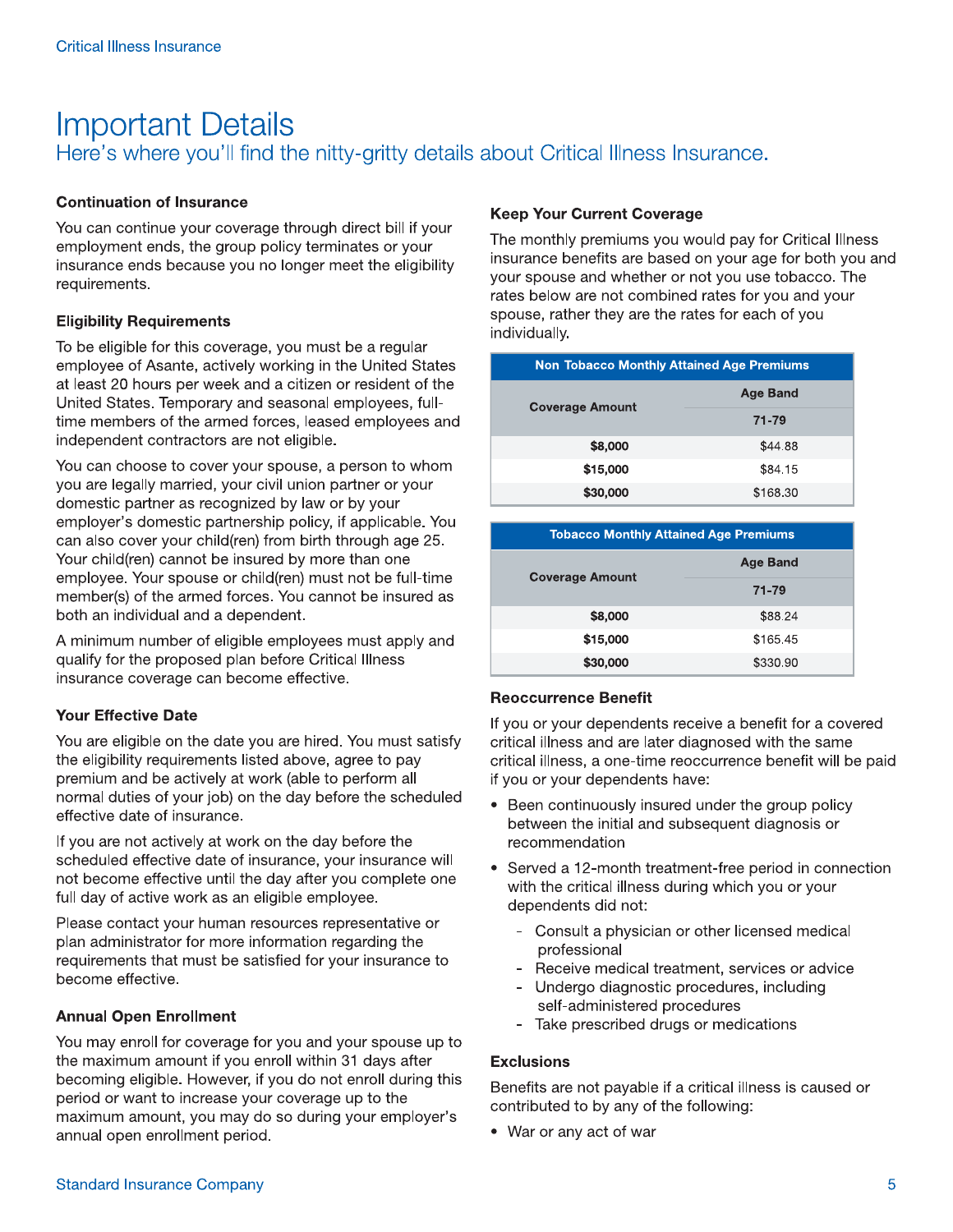- Attempted suicide or other intentionally self-inflicted injury, while sane or insane
- Committing or attempting to commit an assault, felony or act of terrorism
- Active participation in a violent disorder or riot
- The voluntary use or consumption of any poison, chemical compound, drug or alcohol in excess of the legal limit in the state the critical illness occurred, unless used or consumed according to the directions of a physician
- Initial diagnosis outside of the United States or Canada
- Elective surgery or other procedure which:
	- Does not promote the proper function of your or your dependent's body or prevent or treat sickness or injury
		- Is directed at improving your or your dependent's appearance, unless such surgery or procedure is necessary to correct a deformity resulting from a congenital abnormality or disfigurement

Note: This exclusion will not apply to a critical illness caused or contributed to by your or your dependent's donation of an organ or tissue.

#### **When Your Insurance Ends**

Your insurance ends if you notify your employer or policyholder to terminate your coverage, you stop making premium payments, your employment terminates, you reach age 80, you cease meeting the member definition or the group policy terminates.

Child and spouse insurance ends when your insurance ends, they cease to meet the definition of child or spouse, you stop making premium payments for spouse insurance, your spouse reaches age 80, spouse or child insurance is no longer offered under the group policy or the group policy terminates.

#### **Group Insurance Certificate**

If coverage becomes effective and you become insured, you will receive a group insurance certificate containing a detailed description of the insurance coverage, including the definitions, exclusions, limitations, reductions and terminating events. The controlling provisions will be in the group policy. The information present in this summary does not modify the group policy, certificate or the insurance coverage in any way.

#### **About Standard Insurance Company**

For more than 100 years, we have been dedicated to our core purpose: to help people achieve financial well-being and peace of mind. Headquartered in Portland, Oregon, The Standard is a nationally recognized provider of group employee benefits. To learn more about products from The Standard, visit us at www.standard.com.

The Standard is a marketing name for StanCorp Financial Group, Inc. and subsidiaries. Insurance products are offered by Standard Insurance Company of Portland, Oregon, in all states except New York. Product features and availability vary by state and are solely the responsibility of Standard Insurance Company.

This is a limited benefit policy.

GP0614-CI

**Standard Insurance Company** 1100 SW Sixth Avenue Portland OR 97204

www.standard.com

SI 17616-D-OR-758416 (11/19) 6258053-461052